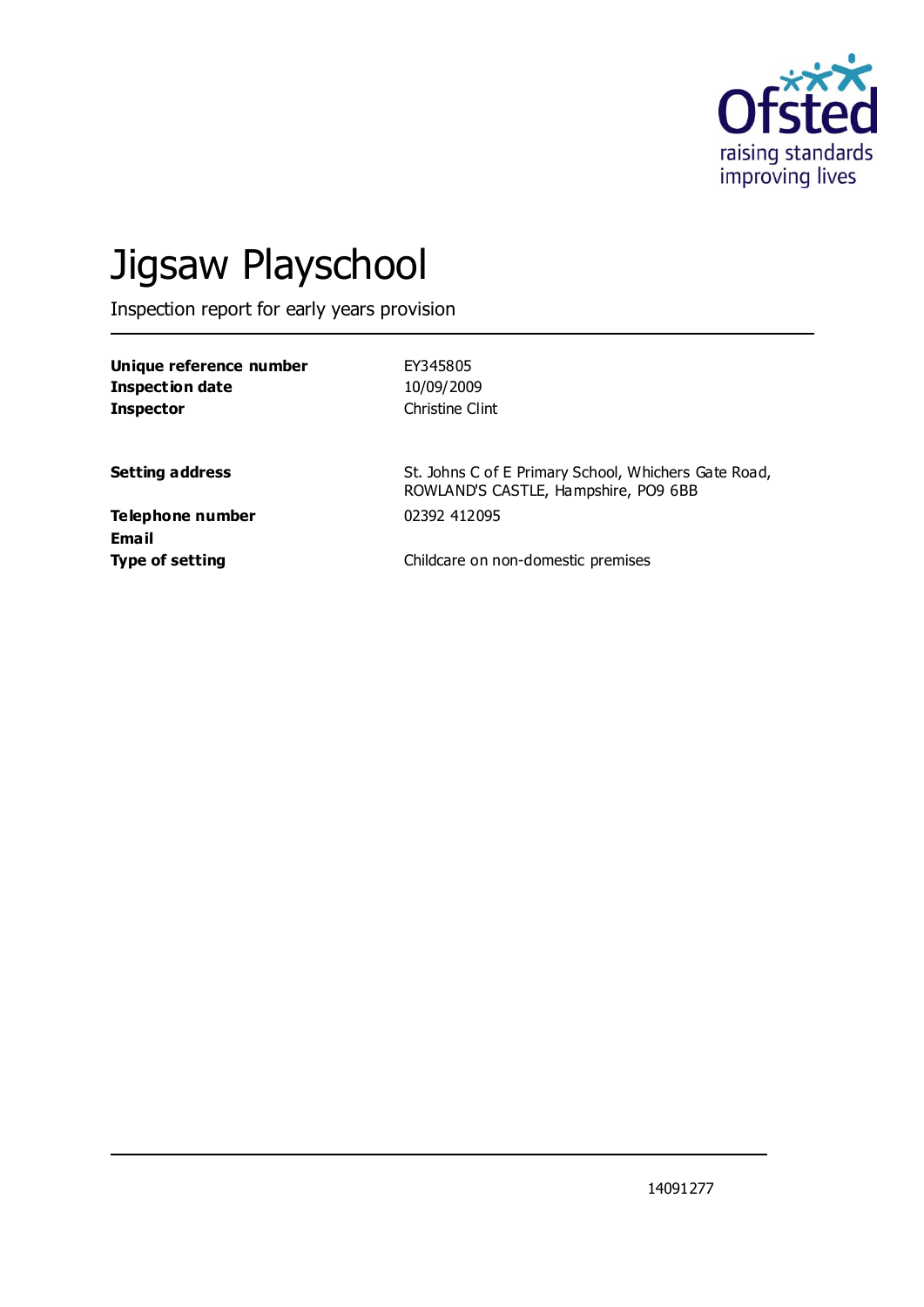The Office for Standards in Education, Children's Services and Skills (Ofsted) regulates and inspects to achieve excellence in the care of children and young people, and in education and skills for learners of all ages. It regulates and inspects childcare and children's social care, and inspects the Children and Family Court Advisory Support Service (Cafcass), schools, colleges, initial teacher training, work-based learning and skills training, adult and community learning, and education and training in prisons and other secure establishments. It rates council children's services, and inspects services for looked after children, safeguarding and child protection.

If you would like a copy of this document in a different format, such as large print or Braille, please telephone 08456 404040, or email enquiries@ofsted.gov.uk.

You may copy all or parts of this document for non-commercial educational purposes, as long as you give details of the source and date of publication and do not alter the information in any way.

Royal Exchange Buildings St Ann's Square Manchester M2 7LA

T: 08456 404040 Textphone: 0161 618 8524 E: enquiries@ofsted.gov.uk W: [www.ofsted.gov.uk](http://www.ofsted.gov.uk/)

© Crown copyright 2009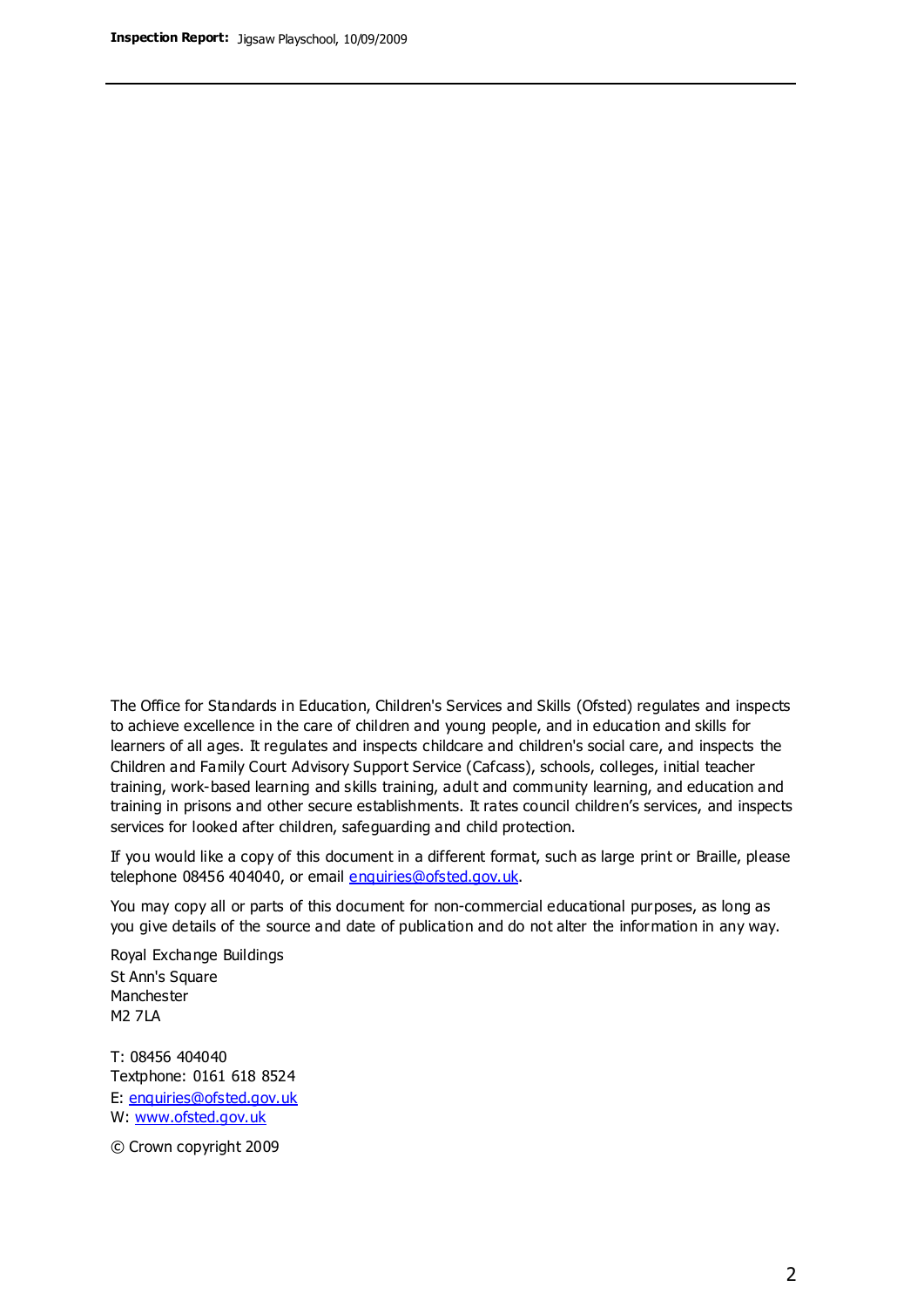#### **Introduction**

This inspection was carried out by Ofsted under Sections 49 and 50 of the Childcare Act 2006 on the quality and standards of the registered early years provision. 'Early years provision' refers to provision regulated by Ofsted for children from birth to 31 August following their fifth birthday (the early years age group). The registered person must ensure that this provision complies with the statutory framework for children's learning, development and welfare, known as the *Early* Years Foundation Stage.

The provider must provide a copy of this report to all parents with children at the setting where reasonably practicable. The provider must provide a copy of the report to any other person who asks for one, but may charge a fee for this service (The Childcare (Inspection) Regulations 2008 regulations 9 and 10).

The setting also makes provision for children older than the early years age group which is registered on the voluntary and/or compulsory part(s) of the Childcare Register. This report does not include an evaluation of that provision, but a comment about compliance with the requirements of the Childcare Register is included in Annex B.

Please see our website for more information about each childcare provider. We publish inspection reports, conditions of registration and details of complaints we receive where we or the provider take action to meet the requirements of registration.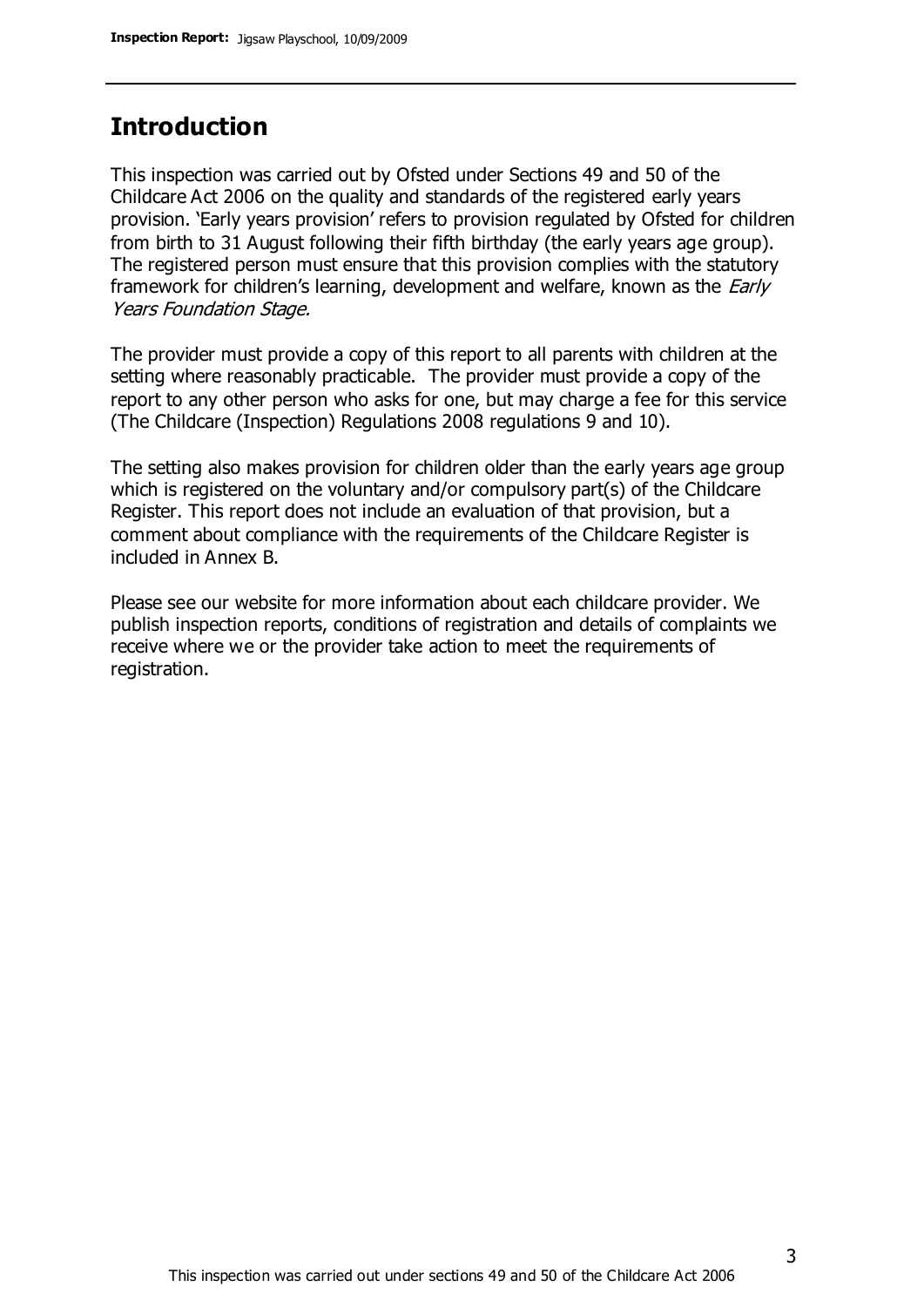## **Description of the setting**

Jigsaw Playschool registered in 2008. The provision is committee run and is situated in St John's Church of England Primary School in Rowland's Castle, Hampshire. The playschool is open Monday to Friday during term times from 09:00 to 15:30. A maximum of 24 children can attend for sessional or full school hours. The playschool also offer extended care from 08:30 and until 16:30. Children have an allocated section within the school and use two adjoining rooms with their own toilets. They have easy access to a small secure area and regularly use a large section of the enclosed outdoor play ground.

There are six staff members employed in the playschool, who all hold qualifications in early years childcare and learning. The setting is registered on the Early Years Register and on the voluntary and compulsory parts of the Childcare Register. The playschool is also in receipt of funding for educational places. There are currently 20 children in the early years age group on roll and at the time of the inspection 12 children were present.

## **The overall effectiveness of the early years provision**

Overall the quality of the provision is good.

The playschool staff show a competent knowledge and understanding of meeting the early years regulations and of managing children's levels of learning. They have well organised routines and fully established systems for key person responsibilities; this ensures that staff know children's individual developmental needs and effectively meet their welfare requirements. There are very close and supportive links in place with the school and the manager maintains a strong focus on improvement and including changes to benefit children and families in the community.

#### **What steps need to be taken to improve provision further?**

To further improve the early years provision the registered person should:

- continue to adapt the planning for activities to show how this meets children's individual needs
- continue to develop the links with parents and other carers to enable them to contribute to children's records of learning and development

## **The effectiveness of leadership and management of the early years provision**

The manager and staff show a clear commitment and determination to pursue ideas and to act on information to make changes. They have worked in partnership with the school to drive forward the new scheme for the outside area; the plans displayed show how these changes will greatly improve the provision of continual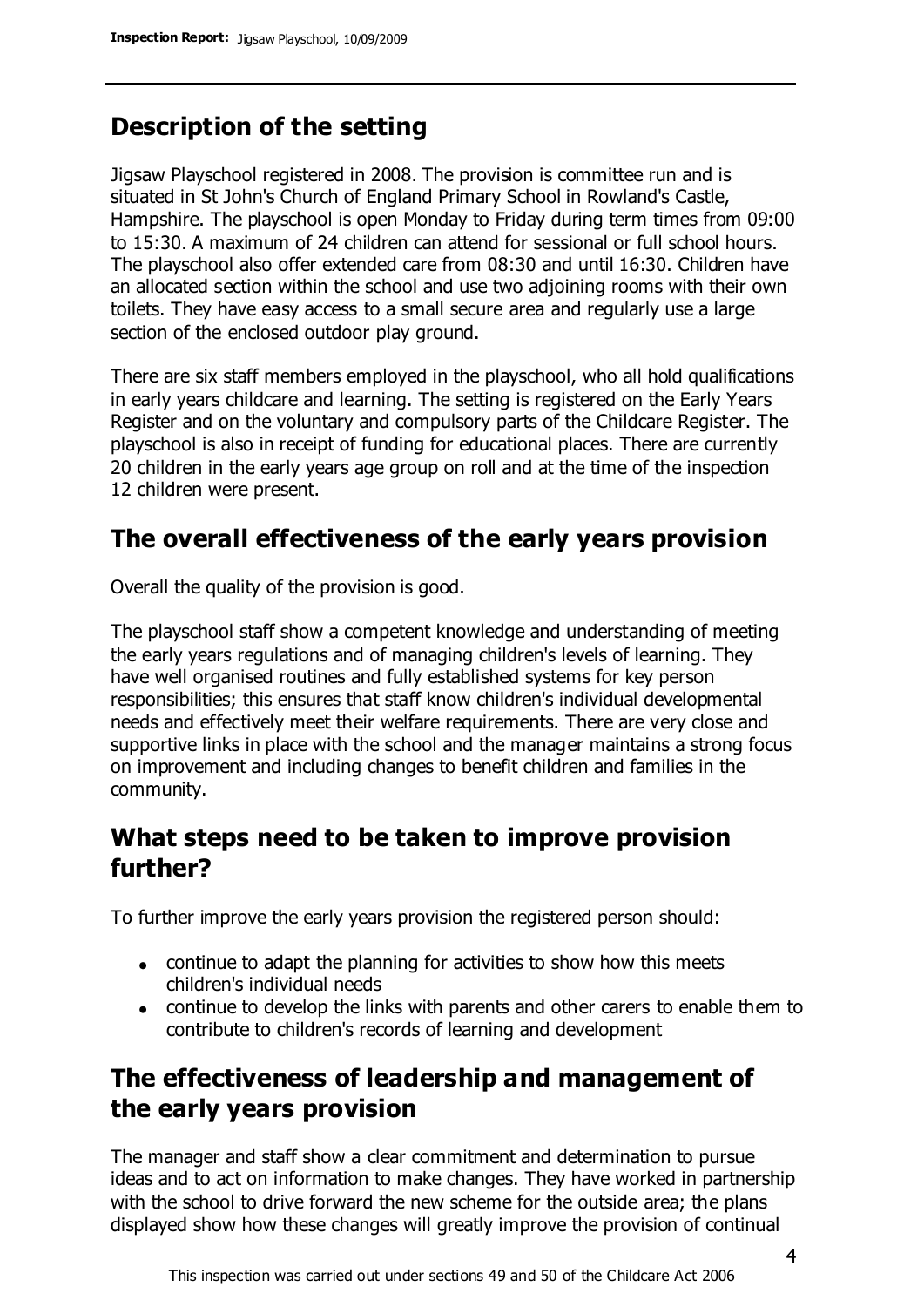outdoor activities for early years children. The playschool also show a sound and consistent approach to safeguarding children. Regular risk assessments are completed and the manager links with the school for an annual joint review of any hazards. As a result of this, staff have included specific, more frequent fire drills in the playschool, to ensure smaller children become familiar with practising the procedure.

There is a high level of qualified staff working with the children and several staff are continuing to enhance their training. The playschool staff show strong team work and maintain close links with the early years network for managing change. They are currently introducing new systems for assessing children's achievements and progress to include more individual details and directly recorded observations. However, this information has not fully been used to influence the planning for activities.

The playschool is well organised and resourced with allocated areas for activities. Staff prepare play equipment and encourage children to participate. Children have ample choice and can move freely, they learn to follow the set routines of the session and quickly recognise the musical prompt for tidying up. Staff show continual skills of encouraging dialogue with children to promote their understanding and learning, through conversation and explanation. Staff have dedicated roles of responsibility within the playschool, they are all involved in planning activities and the manager has recently introduced unplanned, peer on peer observations. Staff are finding this system helpful and constructive and the ongoing process is linked to regular staff appraisals.

The playschool welcome children from any culture or religious belief and the manager is keen to embrace diversity. Previously children have learned about Italian Christmas and parents have visited and introduced songs. Staff have included topics on other countries and different cultural celebrations are regularly included. The playschool has a variety of resources in place to promote inclusion and they are keen to link with parents when information can be shared. They have followed ideas raised during an evaluation of the provision, and have introduced diaries and home link bags to provide regular written contact with parents. Parents have daily communication with staff and appreciate the close proximity to the school. They are encouraged to become involved with projects, to put forward their ideas and participate in ongoing changes, although parents and carers are not contributing regularly to their child's learning journals or influencing the records of development.

### **The quality and standards of the early years provision and outcomes for children**

Older children show that they are confident and settled and this has a good impact on the new children who have just started at the playschool; they are gently encouraged to join in with daily routines. The routines are regularly followed and children learn to recognise what happens at different times of the session. Children learn to respond and to recognise their own names when they self register. They take turns to be the daily helper and make marks on the white board. They talk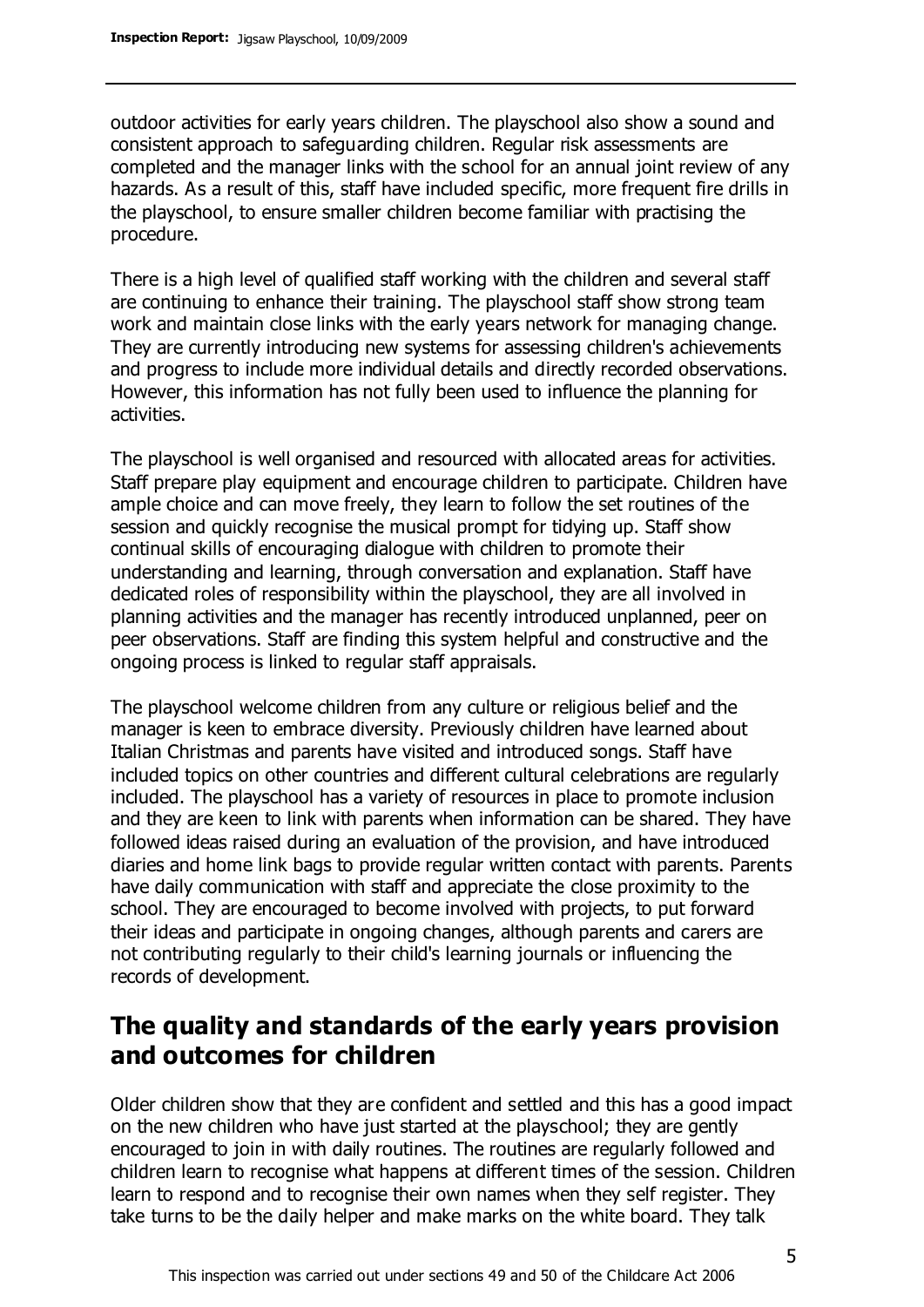about the weather and complete a weather chart, they remember the words of songs and sing with actions. Children are continually learning to be independent. They can help themselves to water at any time and they recognise when they are thirsty after playing outside. Children frequently count at snack time, they count each other when handing out the cartons of milk and when making sure there are enough plates; they count their biscuits and they are beginning to recognise quantity. Staff encourage children to use their fingers for counting during songs. Children can identify and name many different shapes and they practise making these when cutting with scissors. They show increasing confidence in communicating and staff encourage children by asking them to give opinions or imaginary descriptions when they talk about monsters.

Children have regular opportunities to use the computer, they show high skills of concentrating and managing the mouse; some children persevere diligently, to complete a painting game on the computer. Children paint and learn to name colours, they dress up and use the imaginary castle. They play with sand and ask for water from the water trough to make the sand stick together. Children show enthusiasm for playing outside, they have a large playground with trees at the sides for climbing. They ride on wheeled toys, and they run and chase. Children can wear wet weather clothes and use the outdoor play area in all types of weather. They have access to a wide variety of resources and staff include opportunities for cooking at times, children help to prepare the fruit and learn to chop bananas. They use real woodwork tools when they take part in woodwork lessons in the school. All children have opportunities to experience this during their time at the playschool and to make an object from wood. Children listen to stories frequently, they can borrow books and take a new book home every time they attend; all children have individual book bags.

Children show a strong sense of belonging and of establishing community awareness, because of the continuity of staff and the close relationship with the school. Some children can attend both playschool and reception class when they first start at the school, because of the flexibility of morning and afternoon sessions at the playschool. This enables children to settle into their new environment gently and maintains their contact and sense of belonging with the staff and the playschool.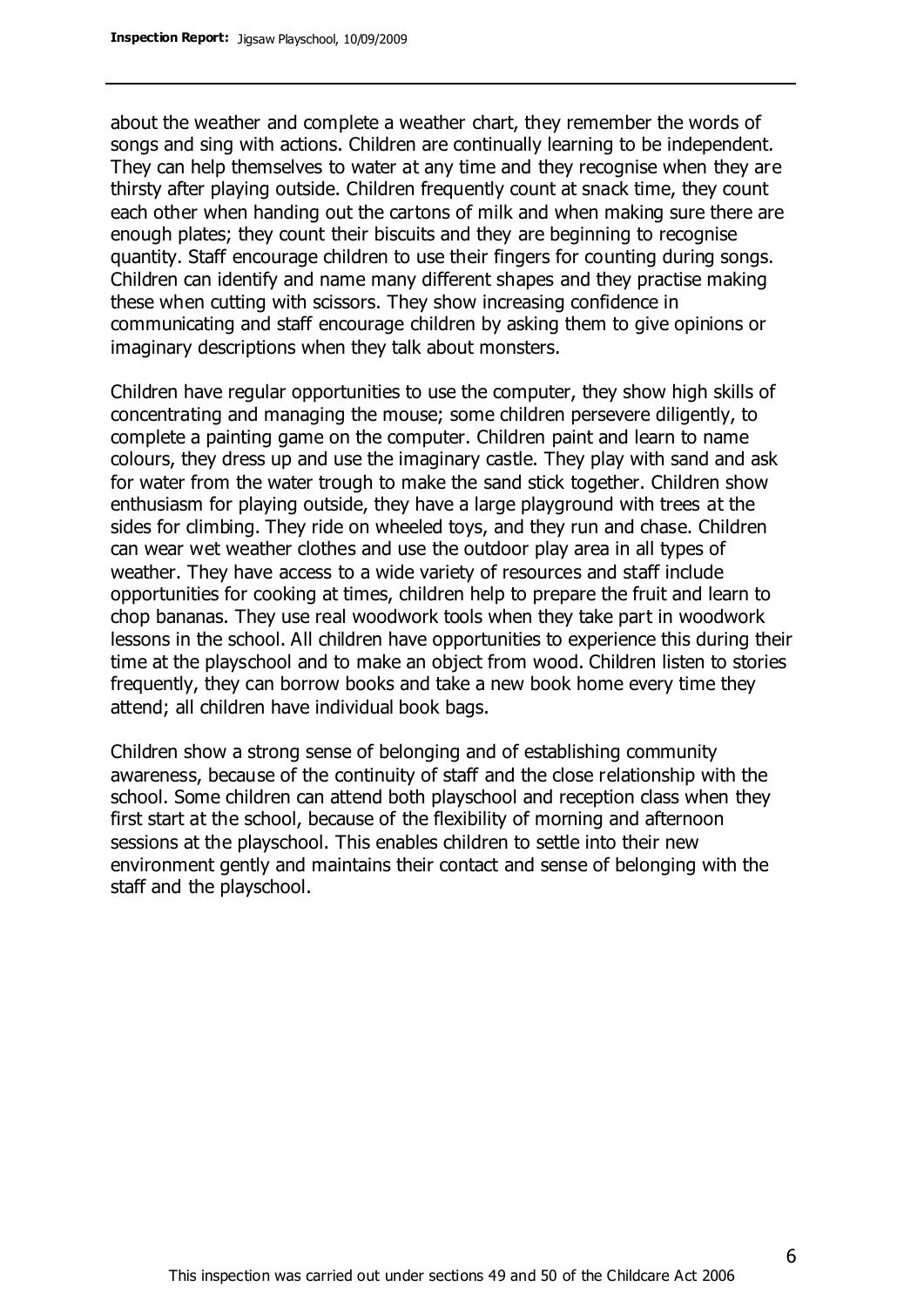## **Annex A: record of inspection judgements**

#### **The key inspection judgements and what they mean**

Grade 1 is Outstanding: this aspect of the provision is of exceptionally high quality Grade 2 is Good: this aspect of the provision is strong Grade 3 is Satisfactory: this aspect of the provision is sound Grade 4 is Inadequate: this aspect of the provision is not good enough

#### **The overall effectiveness of the early years provision**

| How well does the setting meet the needs of the<br>children in the Early Years Foundation Stage? |  |
|--------------------------------------------------------------------------------------------------|--|
| The capacity of the provision to maintain continuous                                             |  |
| improvement                                                                                      |  |

#### **The effectiveness of leadership and management of the early years provision**

| How effectively is the Early Years Foundation Stage led                                         |   |
|-------------------------------------------------------------------------------------------------|---|
| and managed?                                                                                    |   |
| The effectiveness of leadership and management in embedding<br>ambition and driving improvement |   |
| The effectiveness with which the setting deploys resources                                      |   |
| The effectiveness with which the setting promotes equality and                                  |   |
| diversity                                                                                       |   |
| The effectiveness of safeguarding                                                               | 2 |
| The effectiveness of the setting's self-evaluation, including the                               |   |
| steps taken to promote improvement                                                              |   |
| The effectiveness of partnerships                                                               |   |
| The effectiveness of the setting's engagement with parents and                                  |   |
| carers                                                                                          |   |

#### **The quality of the provision in the Early Years Foundation Stage**

The quality of the provision in the Early Years Foundation Stage  $\vert$  2

#### **Outcomes for children in the Early Years Foundation Stage**

| <b>Outcomes for children in the Early Years Foundation</b>    |  |
|---------------------------------------------------------------|--|
| <b>Stage</b>                                                  |  |
| The extent to which children achieve and enjoy their learning |  |
| The extent to which children feel safe                        |  |
| The extent to which children adopt healthy lifestyles         |  |
| The extent to which children make a positive contribution     |  |
| The extent to which children develop skills for the future    |  |

Any complaints about the inspection or report should be made following the procedures set out in the guidance available from Ofsted's website: www.ofsted.gov.uk